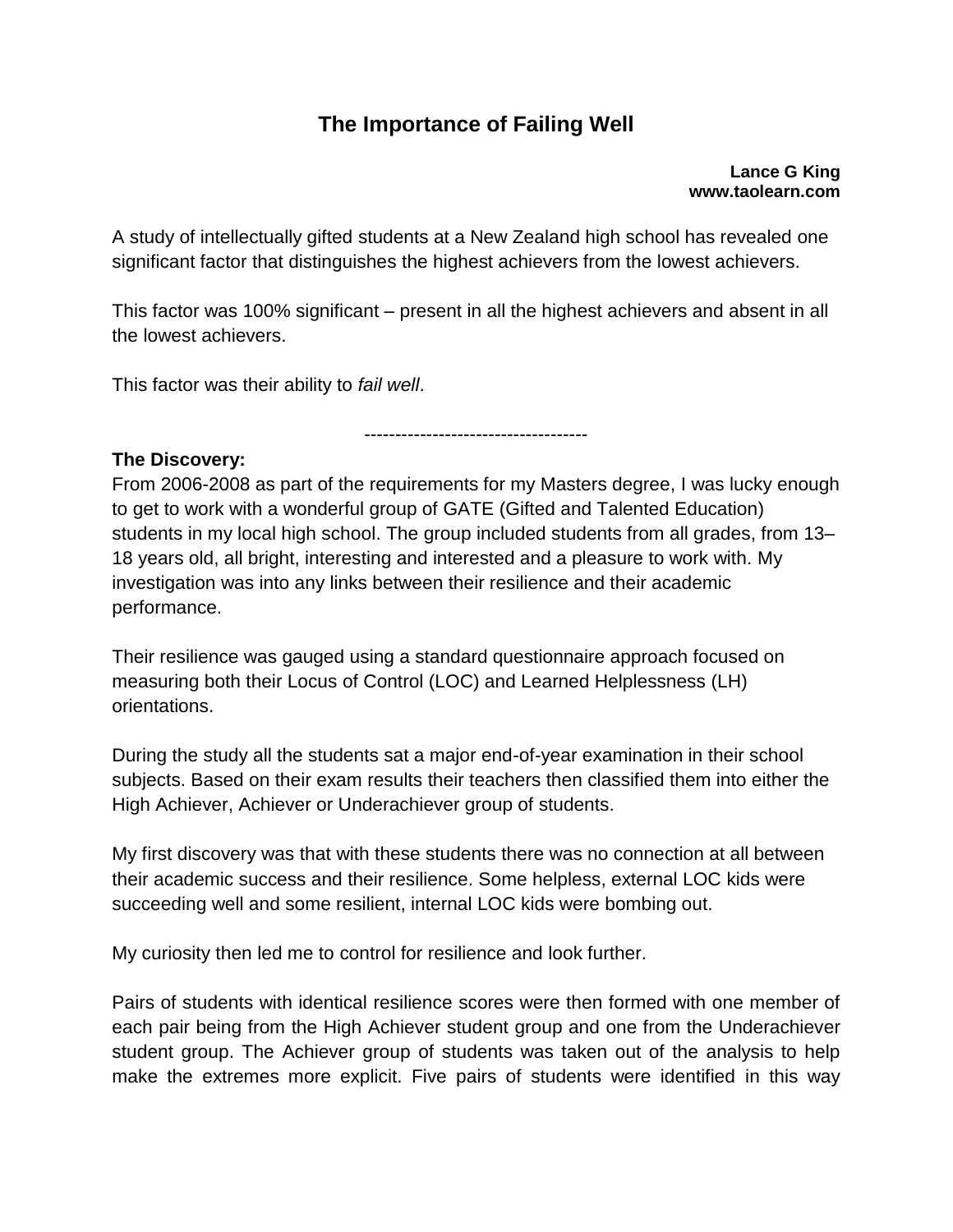making ten students in total. All ten students were then interviewed and their responses analysed.

Across all five pairs of students the practical strategies and internal characteristics of the High Achievers that were noticeably different from the Underachievers were:

- involvement in extra-curricular activities
- intense interests or passions
- intellectual curiosity, academic engagement, a drive for understanding
- gaining enjoyment from significant challenge
- an active and clear goal focus
- using active strategies to learn from failure
- choosing to succeed.

But it was around the concept of failure that the greatest differences were found.

Failure in this study, was defined as not reaching a goal. Setting a goal, to win a game, to get a certain grade, outcome, performance and then not achieving that goal.

Their responses were very revealing.

While both the High Achievers and the Underachievers had all attributed failure to a lack of effort in their questionnaire data, a noticeable difference between them was elicited from their interview data. The High Achievers all reported actively applying long term effort-based strategies for academic achievement, whereas the Underachievers only reported applying effort in response to immediate deadlines.

Similarly with procrastination, all interviewees reported procrastination to be a problem for them but whereas the High Achievers were actively taking steps to get on top of the problem, the Underachievers were succumbing to it and resorting to last minute urgency to get them through.

The understanding and acceptance of failure was also strongly exhibited by the High Achievers in their interviews in contrast to the Underachievers. The Underachievers tended to deny that failure existed for them or took steps to avoid the possibility of failure in their lives. The one Underachiever who acknowledged failure in his life reported feeling completely overwhelmed by what he saw as the total failure of everything in his life and so rendered himself completely helpless.

The responses to failure reported across the five Underachievers were:

• denying failure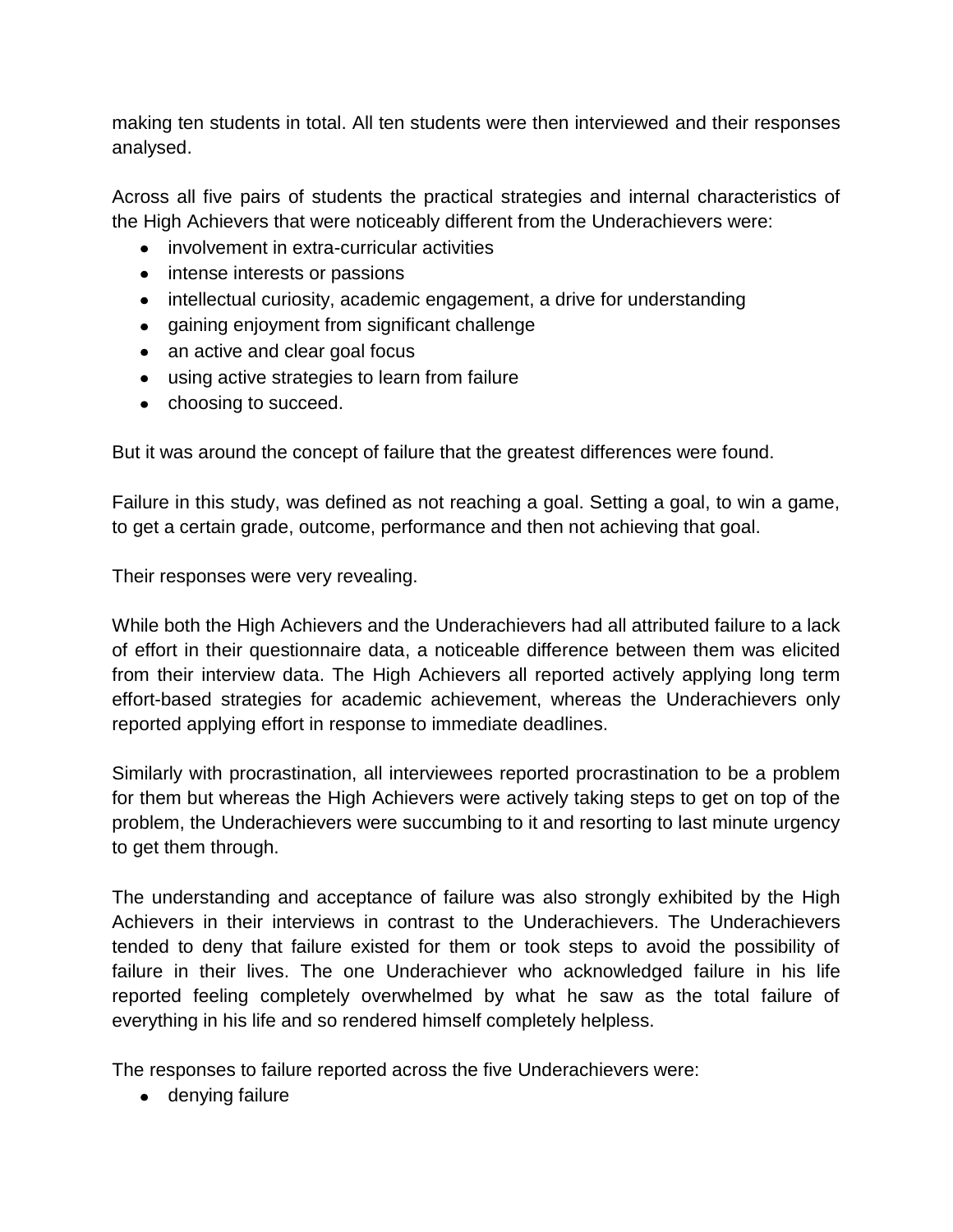- using ability attributions to explain any setbacks
- using no obvious strategies to reflect on and learn from mistakes
- eliminating any subject or task in which failure was experienced
- avoiding any situations where failure was possible
- believing that every personal action resulted in failure and it was impossible to change
- denying any successes
- focusing on own short-comings
- disengaging from the subject matter
- being content with underachievement.

In comparison the responses reported by the five High Achievers in dealing with failure were:

- using effort based attributions for any failure
- focusing on learning from mistakes
- being adaptable and achieving to the level of personal best
- using hard work, talent and organisation to limit failure
- being prepared to try new strategies and apply more effort
- establishing absolute control in important areas
- using precise goal focus and the application of organisation and effort to minimise failure
- viewing failure as temporary and specific
- taking responsibility for own actions in any failure situation.

Taking my lead from the information security industry I called one response to failure, *failing well* and the other response *failing badly*.

Reaction to failure:

| <b>Failing Well</b>                                                                                                                                           | <b>Failing Badly</b>                                                                                                                                                                                                                                                       |
|---------------------------------------------------------------------------------------------------------------------------------------------------------------|----------------------------------------------------------------------------------------------------------------------------------------------------------------------------------------------------------------------------------------------------------------------------|
| Acknowledging your failures,<br>taking responsibility for your own<br>actions,<br>working out what you did wrong,<br>making changes,<br>and having another go | • Blaming the school or the 'system'<br><b>Blaming other people</b><br>$\bullet$<br>• Pretending you never have any<br>failures<br>• Adding drama to failures to avoid<br>dealing with them<br>Avoiding any activity that could<br>$\bullet$<br>possibly result in failure |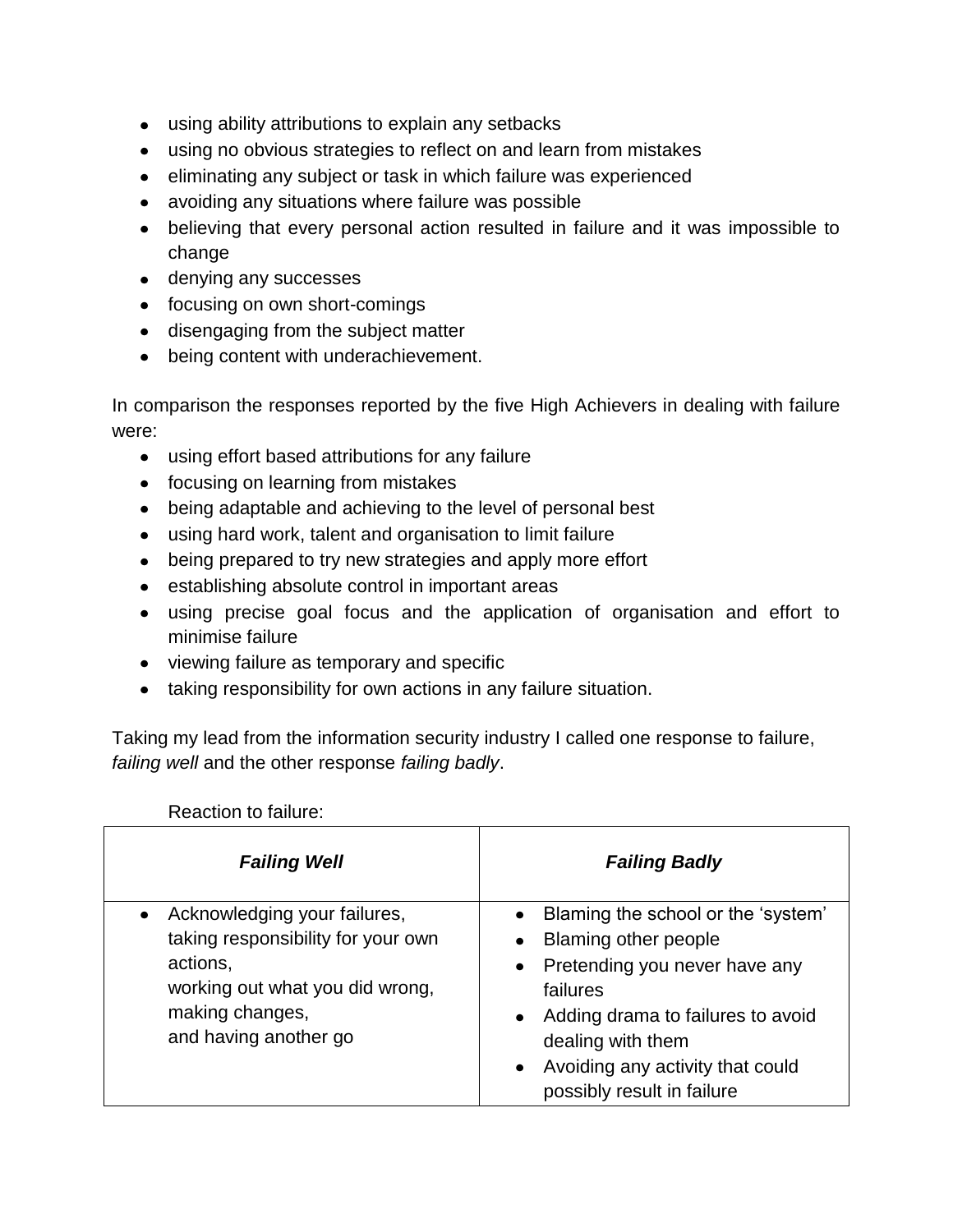| • Dropping any activity after the first<br>failure<br>Making the same mistake over and<br>$\bullet$ |
|-----------------------------------------------------------------------------------------------------|
| over                                                                                                |
| • Universalising failure                                                                            |

My study seemed to suggest three conclusions:

- 1) That maybe there was a direct relationship between *failing well* and academic success for all students not just gifted students
- 2) That it seemed that there was only one way to *fail well* but there were many ways to *fail badly*
- 3) That the idea of *failing well* could create a new model of success. Previously, for any endeavour (goal, plan, task) there were only ever two possible outcomes – success or failure, but with this model there were always three possible outcomes, success, *failing well* and *failing badly*, and two of those were positive.

Which led me in turn to the hypothesis that there was a causal relationship between failing well and academic success. That learning to fail well actually produced academic success.

Then I set out to see if I was right.

## **The Confirmation:**

For the last five years I have worked with many thousands of students, their parents and teachers in 10 different countries testing out this model and the results appears to be consistent across the world:

- Students who *fail well* do better, much better, than students who *fail badly*.
- Teachers who *fail well* do better.
- Parents who *fail well* do better.

The key to it seems to be in the reprocessing of failure. I suggest the following steps:

1) Get over your emotional attachment to the word failure. Failure is just feedback. Feedback on what you aren't doing right yet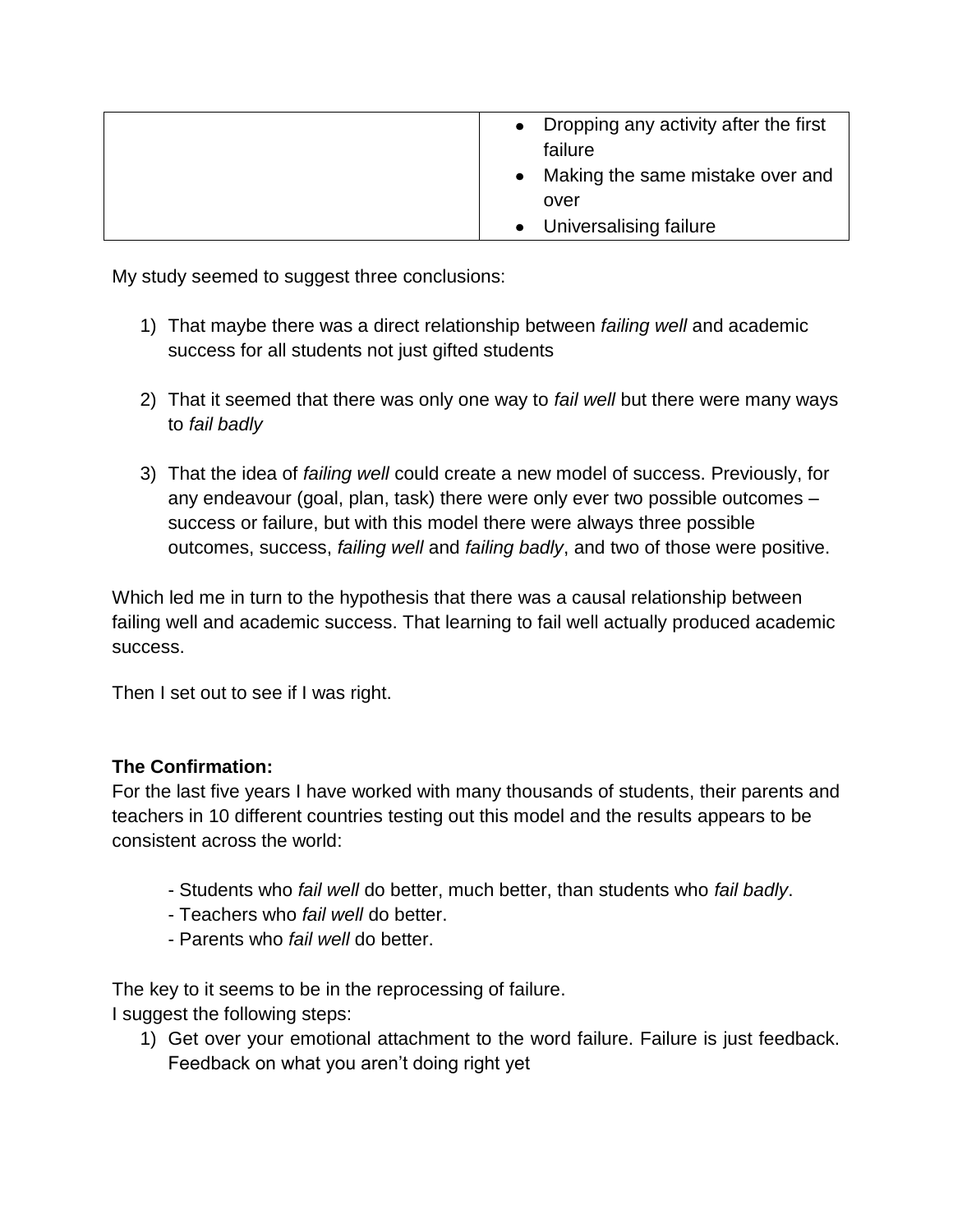- 2) Second, admit every failure immediately. Remember that the definition of failure is simply not reaching a goal
- 3) Take responsibility for your own actions in not achieving that goal
- 4) Make changes
- 5) Have another go

Take a school situation as a simple example - imagine your child has just sat a Maths test with 10 questions and they have got 6 out of 10 correct. What do they do with the 4 out of 10 they got wrong? This is the crucial test.

Children that practice *failing well* will look at the six out of ten they got right and feel OK about that, they passed. And then they will look at the four out of ten they got wrong and ask why. Then they will analyse each question, work out exactly what they did wrong and make corrections and make sure they know how the correct answer was arrived at. Then they will do a couple more problems similar to each one of the ones they got wrong until they are confident they have nailed them all. Then they will put the whole test behind them.

Children that practice *failing badly* will look at the six out of ten and feel OK about that, they passed. Then they will put the whole test behind them.

The secret seems to be in re-working any failure. Making sure you have another go, whatever the situation is, but making sure you change something first.

To help with this both teachers and parents need to reframe the word 'failure' and help children to understand that failure is a necessary part of growth and learning and there are two distinctly different ways to fail.

In the school situation the greatest challenge may well be to de-stigmatise the word failure and to create a classroom climate where children feel safe to fail. Only then will students be able to examine their own reactions to failure and practice building up the skills of failing well.

From now on every task, every goal, every performance has not two but three possible outcomes – *Success, Failing Well* and *Failing Badly,* and two of those are positive. By adopting this model you instantly increase the potential for success by one third.